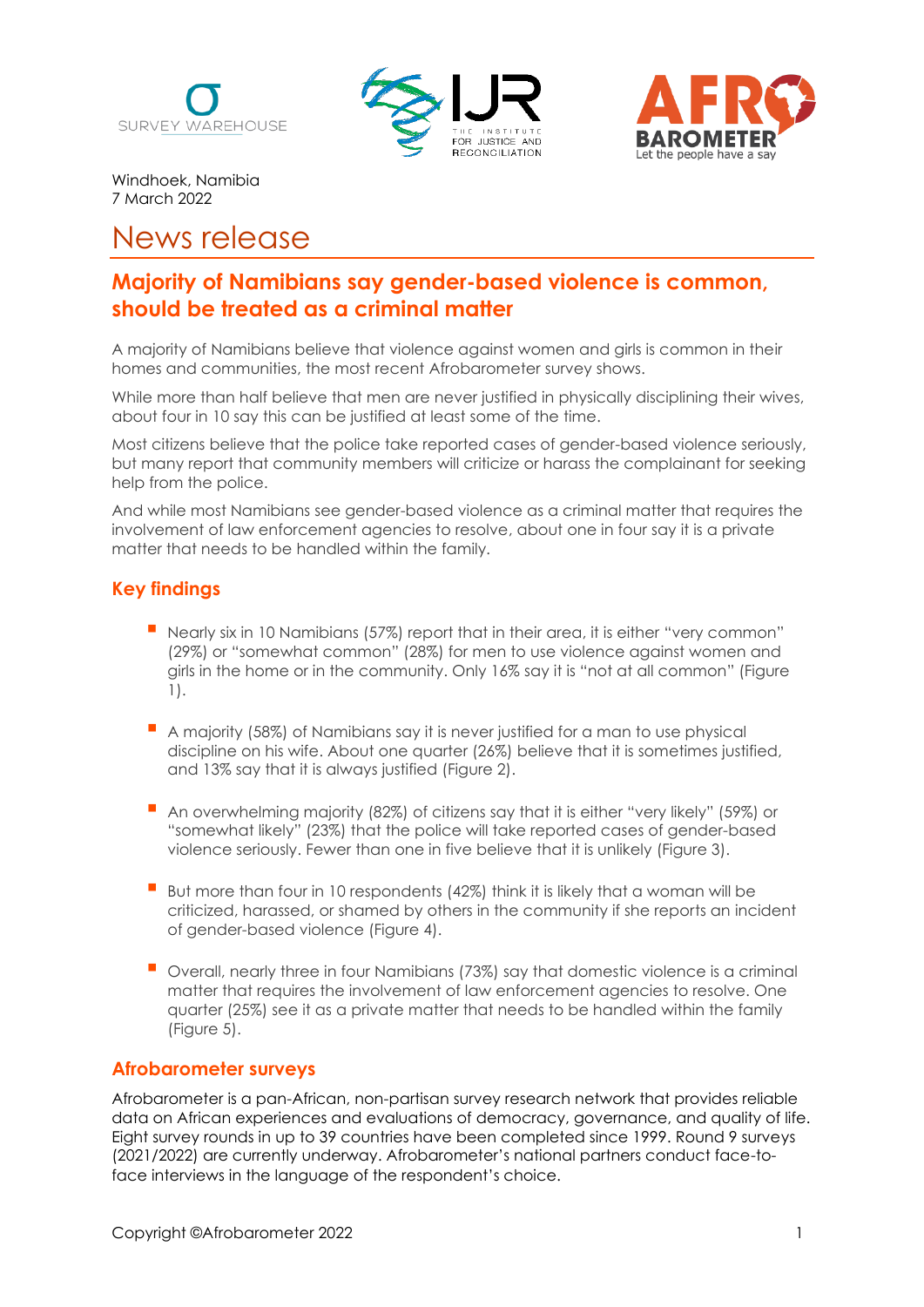

The Afrobarometer team in Namibia, led by national partner Survey Warehouse, interviewed a nationally representative sample of 1,200 adult Namibians in October and November 2021. A sample of this size yields country-level results with a margin of error of +/-3 percentage points at a 95% confidence level. Previous surveys were conducted in Namibia in 1999, 2003, 2006, 2008, 2012, 2014, 2017, and 2019.

## **Charts**



**Figure 1: Prevalence of violence against women and girls** | Namibia | 2021

*Respondents were asked: In this area, how common do you think it is for men to use violence against women and girls in the home or in the community?*



**Figure 2: Is it justified for men to physically discipline their wives?** | Namibia | 2021

*Respondents were asked: For each of the following actions, please tell me whether you think it can always be justified, sometimes be justified, or never be justified: For a man to use physical discipline on his wife if she has done something he doesn't like or thinks is wrong?*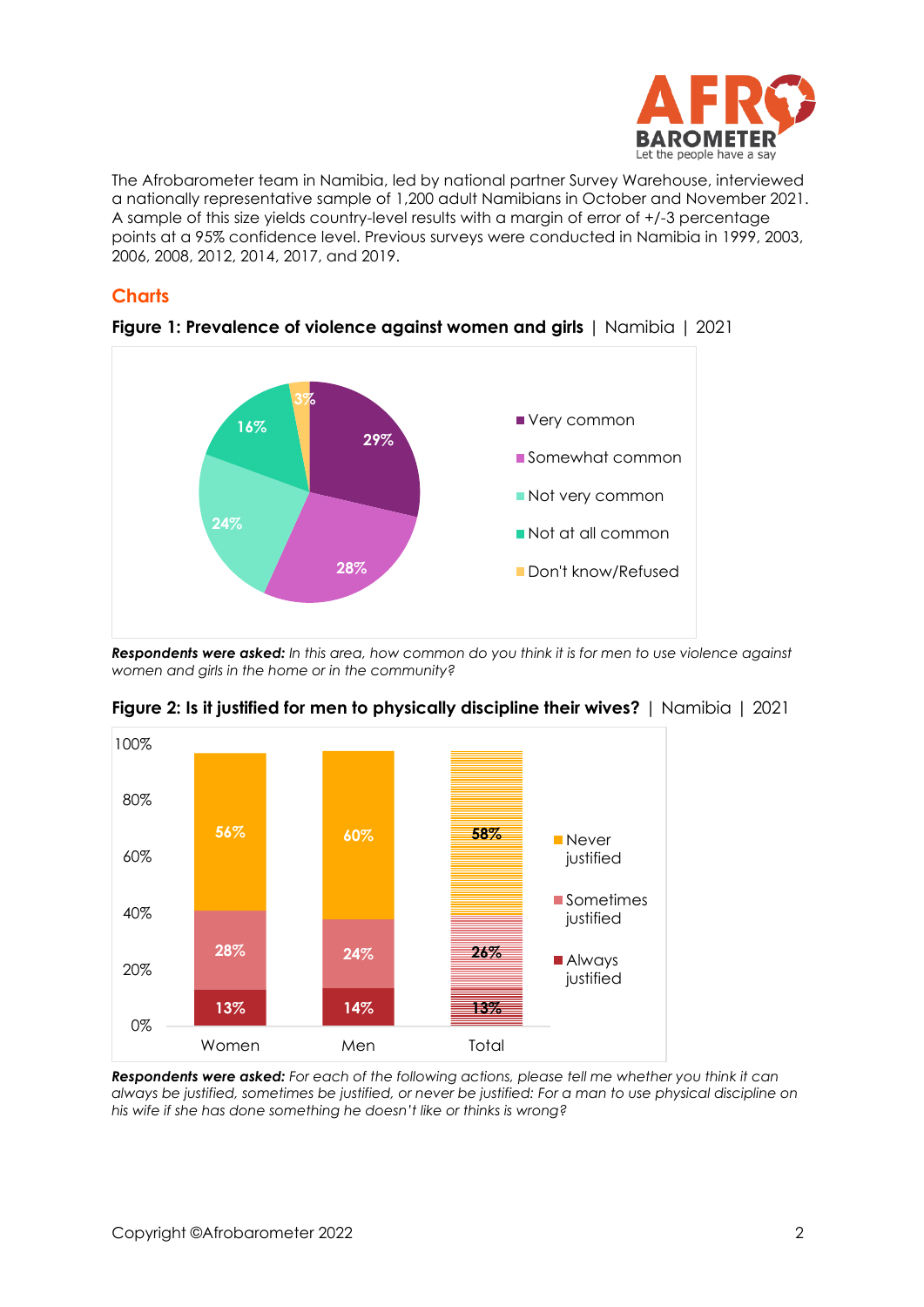



## **Figure 3: Likelihood that police will take reported GBV cases seriously** | Namibia | 2021

*Respondents were asked: If a woman in your community goes to the police to report being a victim of gender-based violence, for example, to report a rape or report being physically abused by her husband, how likely or unlikely is it that the following things might occur? Her case will be taken seriously by the police?*



#### **Figure 4: Likelihood that women will be criticized for reporting GBV** | Namibia | 2021

*Respondents were asked: If a woman in your community goes to the police to report being a victim of gender-based violence, for example, to report a rape or report being physically abused by her husband, how likely or unlikely is it that the following things might occur? She will be criticized, harassed, or shamed by others in the community?*